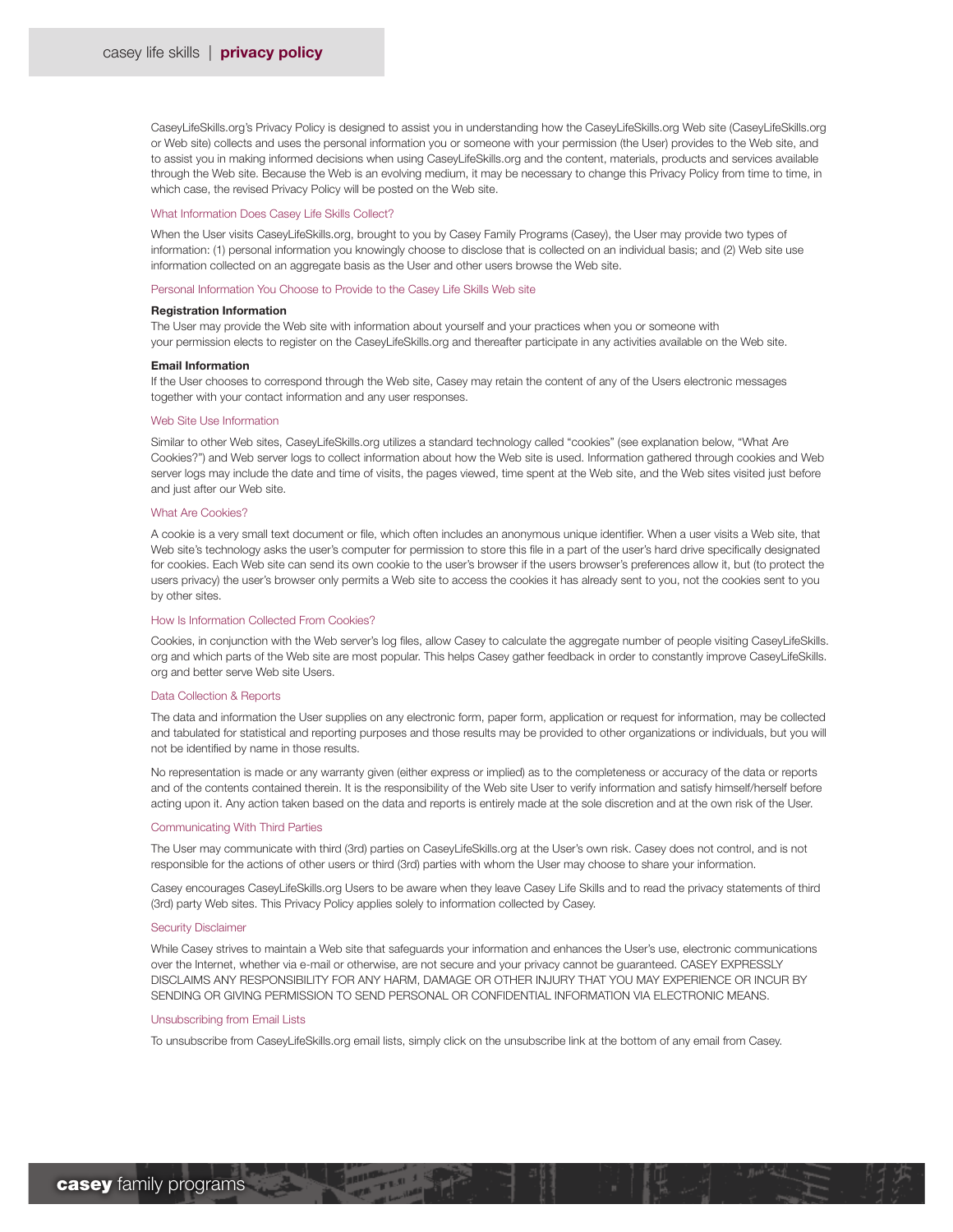## **General**

CaseyLifeSkills.org contains material which is derived in whole or in part from Casey Family Programs (Casey) and other sources. CaseyLifeSkills.org and its content are protected by international copyright, trademark and other intellectual property laws. You may not modify, copy, reproduce, republish, upload, post, transmit or distribute in any way any content or content or material from this Web site, including code and software for any commercial purposes. You may only download content or material from this Web site for your personal, non-commercial use only, provided you keep intact all copyright, licensing terms of use and other proprietary notices.

Casey agrees to provide you access to Casey Life Skills subject to these Terms of Use. You agree to use Casey Life Skills in accordance with these Terms. Because the Web is an evolving medium, it may be necessary to change these Terms of Use from time to time, in which case we will post the revised Terms of Use on Casey Life Skills. By continuing to use Casey Life Skills after any such changes are posted, you accept the Terms of Use, as modified.

# Definitions

By "us," "we" and "our" we mean Casey Family Programs

By "user" and "you" we mean a person visiting CaseyLifeSkills.org

By "Web site" we mean CaseyLifeSkills.org

"Content" or "materials" includes, but is not limited to, any forms of text, images, video, graphics, software code, multimedia files, design, photographs, illustrations, animations, audio, and audio visual material, art, proprietary information, data, databases, service marks, trademarks, trade names, distinctive identification such as logos, the selection sequence, "look and feel" and arrangement of items.

## Other Referenced Organizations

Other referenced organizations on the CaseyLifeSkills.org website does not indicate the existence of a legal partnership, joint agency or other relationship indicating or involving shared ownership or shared liability between Casey and such other organizations mentioned on CaseyLifeSkills.org. Neither Casey nor the other referenced organizations have any authority to assume or create any obligation on behalf of the other party.

# Intellectual Property Ownership

This Web site contains a combination of content that Casey creates and owns, or that other organizations or other users create and post. All content and materials published on the Web site including but not limited to text, images, video, graphics, software code, multimedia files, design, photographs, illustrations, animations, audio, and audio visual material, art, proprietary information, data, databases, service marks, trademarks, trade names, distinctive identification such as logos, the selection sequence, "look and feel" and arrangement of items and all copyrightable or otherwise legally protectable elements of the Website are protected by all applicable U.S. federal and state laws and regulations, as well as applicable foreign laws and treaties. All content and materials are the property of and are owned by Casey, or is content that Casey has a license to use pursuant to these Terms of Use. All rights in the content are expressly reserved by the applicable copyright and trademark owner.

## License to Casey

When you post a message, upload a file, or otherwise provide us with content or material for display on Casey Life Skills, you are granting Casey a royalty-free, perpetual, non-exclusive, unrestricted, worldwide license to:

use, copy, sublicense, adapt, transmit, publicly perform or display any such communication and content; and

sublicense to third parties the unrestricted right to exercise any of the foregoing rights granted with respect to the communication and content.

The foregoing grants shall include the right to exploit any proprietary rights in such communication, including but not limited to rights under copyright, trademark, service mark or patent laws under any relevant jurisdiction.

By providing content or materials to CaseyLifeSkills.org, you hereby represent and warrant that the content or materials and any use of said content or materials on the Web site and/ or by Casey does not infringe upon any third (3rd) party rights. Furthermore, you hereby agree to indemnify, defend and hold harmless Casey for all losses, damages, claims, actions, and costs (including attorneys' fees) caused by or arising from use of such content or materials in any way connected to the Web

site or use by Casey. The terms, conditions and warranties contained in this section shall survive the modification, expiration or termination of the Terms of Use.

### **Privacy**

Unless otherwise indicated, Casey may collect personal information from users of CaseyLifeSkills.org, including but not limited to, registering users to the Web site. Casey uses such collected personal information to provide better services to CaseyLifeSkills.org. Please see Casey's Privacy Policy for more information.

# Disclaimer

Casey may provide links or Web site addresses to other Web sites merely for your convenience. Casey does not control these Web sites and makes no representation regarding the quality, nature or reliability of any other Web sites. The inclusion of any link or Web address does not imply Casey's endorsement of such Web site.

Casey may provide links or Web addresses to third party Web sites, which may have different privacy practices. Casey is not responsible for, nor does it have any control over, the privacy policies of those third (3rd) party Web sites, and encourages all users to read the privacy policies of each and every third (3rd) party Web site visited.

Anyone linking to a Casey Web site must comply with Casey Web site Linking Requirements (see next section) and all applicable laws.

THE CONTENT AND MATERIALS IN THIS WEB SITE AND THE THIRD-PARTY WEB SITES ARE PROVIDED "AS IS" AND WITHOUT WARRANTIES OF ANY KIND EITHER EXPRESS OR IMPLIED. TO THE FULLEST EXTENT PERMISSIBLE PURSUANT TO APPLICABLE LAW, CASEY DISCLAIMS ALL WARRANTIES, EXPRESS OR IMPLIED, INCLUDING, BUT NOT LIMITED TO, FITNESS FOR A PARTICULAR PURPOSE.

CASEY DOES NOT WARRANT THAT THIS WEB SITE OR ANY OF ITS FUNCTIONS WILL BE UNINTERRUPTED OR ERROR-FREE, THAT DEFECTS WILL BE CORRECTED, OR THAT THIS WEB SITE, INCLUDING BULLETIN BOARDS OR ANY OTHER TECHNOLOGY PLATFORMS RELATED TO THIS WEB SITE, OR THE SERVERS THAT MAKE IT AVAILABLE, ARE FREE OF VIRUSES OR OTHER HARMFUL COMPONENTS. CASEY DOES NOT WARRANT OR MAKE ANY REPRESENTATIONS REGARDING THE USE OR THE RESULTS OF THE USE OF THE CONTENT OR MATERIALS IN THIS WEB SITE OR IN THIRD-PARTY WEB SITES IN TERMS OF THEIR CORRECTNESS, ACCURACY, TIMELINESS, RELIABILITY OR OTHERWISE. YOU (AND NOT CASEY) ASSUME THE ENTIRE COST OF ALL NECESSARY MAINTENANCE, REPAIR OR CORRECTION.

#### Web Site Linking & Use Requirements

Unless we have a written agreement with you, you may not present a link or any reference to CaseyLifeSkills.org in any way that suggests Casey has any relationship or affiliation or endorses, sponsors or recommends the information, products or services on or with you/your organization, and your/its Web site, social networking page and/or any other Internet, Web or other electronic based technologies or platforms. Link only to the home page of Casey Life Skills, unless you have Casey's prior, written permission to link to another page.

Also, you may not without Casey's prior, written permission: (a) incorporate any content from the CaseyLifeSkills.org into you/your organization's materials, your/its Web site, social networking page and/or any other Internet, Web or other electronic based technologies or platforms; (b) use any Casey and/or CaseyLifeSkills.org names or taglines or other information identifying the Web site in any "metatag" or other information used by search engines or other information location tools to identify and select Web sites.

Casey will not tolerate any obscene, scandalous, profane, defamatory, unlawful materials, Web site, social networking page and/or any other Internet, Web or other electronic based technologies or platforms or any that may adversely affect Casey and CaseyLifeSkills.org name, reputation, and/or goodwill. Casey reserves the right to terminate permission to link at any time and for any reason

#### Interactive Areas and User Conduct

Services offered on the Web sites may include electronic communication, electronic forms, forms, bulletin boards, forums and chat rooms, and other user feedback based Web features ("Interactive Areas") which allow user feedback to CaseyLifeSkills. org and may include real-time interaction between users. Casey does not control messages, posts, information or files delivered to its unmoderated Interactive Areas. It is a condition of your use of the Interactive Areas and this Web site that you do not:

Restrict or inhibit any other user from using and enjoying the Interactive Areas.

Pose or transmit any information you know to be false or misleading.

Post or transmit any information that, in Casey's opinion, is inappropriate for children.

Collect or store personal data about other users of the Interactive Areas.

Impersonate another person, whether a third party or a Casey representative or moderator; or falsely state or otherwise misrepresent your affiliation with a person or entity.

Post or transmit any unlawful, threatening, abusive, libelous, defamatory, obscene, vulgar, pornographic, profane or indecent information of any kind, including without limitation any transmissions constituting or encouraging conduct that would constitute a criminal offense, give rise to civil liability or otherwise violate any local, state, national or international law.

Post or transmit any information, software or other material that violates or infringes upon the rights of others, including material which is an invasion of privacy or publicity rights or which is protected by copyright, trademark or other proprietary right, or derivative works with respect thereto, without first obtaining permission from the owner or right holder.

Post or transmit any information, software or other material that contains a virus or other harmful component.

Post, transmit or in any way exploit any information, software or other material for commercial purposes, or which contains chain letters, junk mail, pyramid schemes or other forms of advertising.

You understand that Casey has no obligation to monitor the Interactive Areas. However, Casey reserves the right at all times to disclose any information as necessary to satisfy any law, regulation or governmental request, or to refuse to post or to remove any information or materials, in whole or in part, that in Casey's sole discretion are objectionable or in violation of these terms and conditions. Casey reserves the right to terminate your access to the Interactive Areas upon breach of these terms and conditions.

#### Limitation of Liability

Under no circumstances, including, but not limited to, negligence, shall Casey, or any parties affiliated with Casey, be liable for any direct, indirect, incidental, special or consequential damages that result from the use of, or the inability to use, Web site Content or third (3rd) party Content made available through the Website. Web site users warrant and represent that any Content provided to the Website does not infringe upon or misappropriate any third party's copyrights, patents, trade secrets or other intellectual property rights or the terms of any license or contract.

You specifically acknowledge and agree that Casey is not liable for any defamatory, offensive or illegal conduct of any user. If you are dissatisfied with any Web site Content or with these Terms of Use, your sole and exclusive remedy is to discontinue using the Web site. You acknowledge, by your use of the Web site, that your use is at your sole risk.

#### **Termination**

These Terms of Use are effective until terminated by Casey, at any time without notice. In the event of termination, you are no longer authorized to access the CaseyLifeSkills.org and the restrictions imposed on you with respect to content downloaded, copied or otherwise replicated from the Web site, the disclaimers and limitations of liabilities set forth in this agreement, shall survive in perpetuity.

#### **Other**

These Terms of Use constitute the entire agreement between you and Casey with respect to the subject matter contained in the Privacy Policy and Terms of Use and supersedes all previous and contemporaneous Privacy Policy and Terms of Use, proposals and communications, written and oral. These Terms of Use shall be governed by and construed in accordance with the laws of the State of Washington without giving effect to any principles or conflicts of law. If any provision of the Privacy Policy or Terms of Use shall be unlawful, void or for any reason unenforceable, then that provision shall be deemed severable from this agreement and shall not affect the validity and enforceability of any remaining provisions.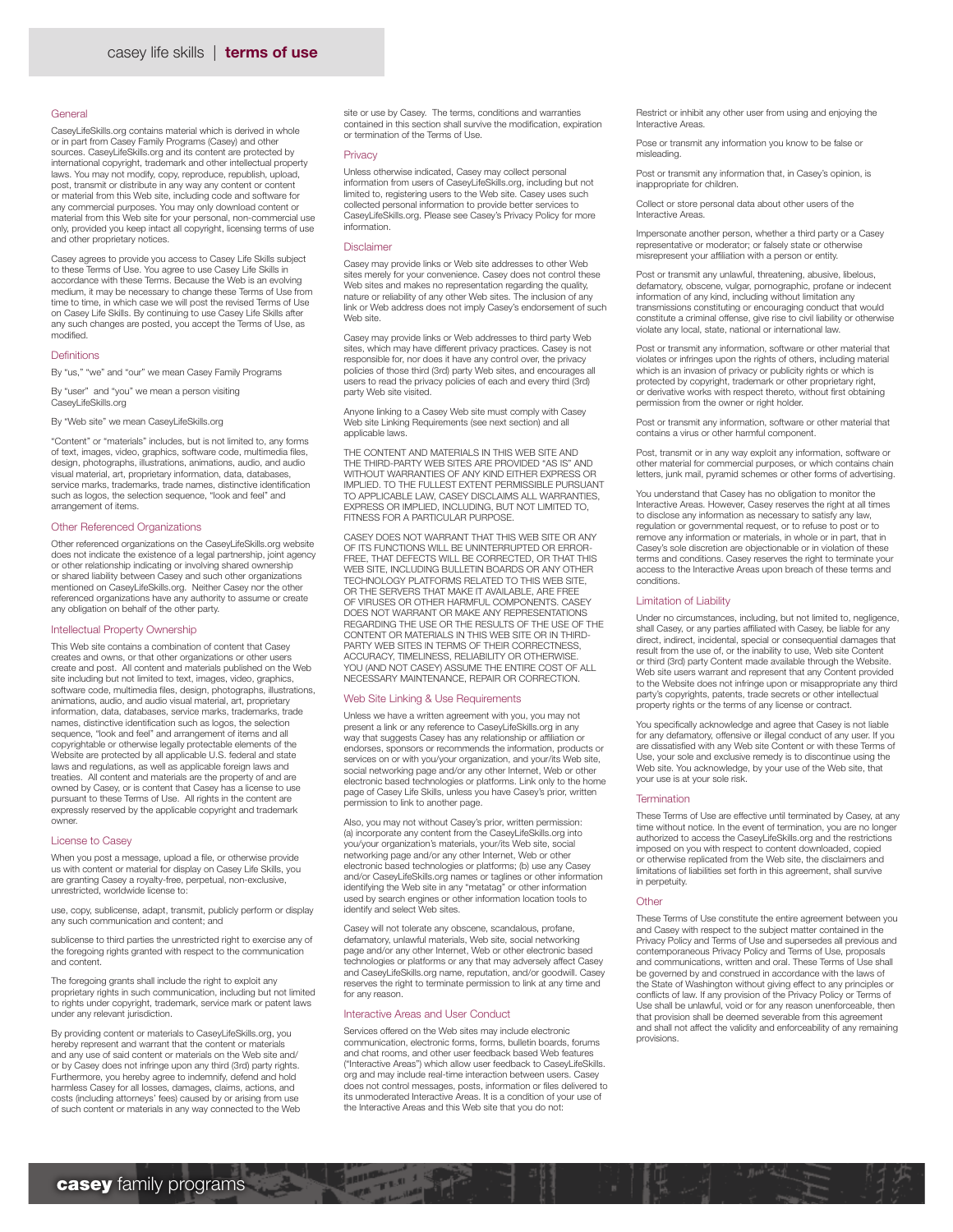# 1 - Goals

| Are the following statements like me                                                                                                          | <b>No</b> | <b>Mostly No</b> | <b>Somewhat</b> | <b>Mostly Yes</b> | <b>Yes</b> |
|-----------------------------------------------------------------------------------------------------------------------------------------------|-----------|------------------|-----------------|-------------------|------------|
| I can describe my goals to others.                                                                                                            |           |                  |                 |                   |            |
| I make plans to achieve my goals.                                                                                                             |           |                  |                 |                   |            |
| I can describe the support I need to achieve my<br>goals.                                                                                     |           |                  |                 |                   |            |
| I know an adult who will support me in achieving<br>my goals.                                                                                 |           |                  |                 |                   |            |
| I know both how many high school credits I<br>already have and how many I need to graduate.                                                   |           |                  |                 |                   |            |
| I know the classes I need to take to graduate.                                                                                                |           |                  |                 |                   |            |
| I know what tests are required for graduation at<br>my school.                                                                                |           |                  |                 |                   |            |
| I can describe what I plan to do after I leave high<br>school.                                                                                |           |                  |                 |                   |            |
| I know the admissions requirements for the<br>college, technical school, training program or the<br>military branch I might want to attend.   |           |                  |                 |                   |            |
| I know what tests I have to take to get into the<br>college, technical school, training program or<br>military branch I might want to attend. |           |                  |                 |                   |            |
| I know how to apply for the college, technical<br>school or training program I might want to attend.                                          |           |                  |                 |                   |            |
| I know how to apply for financial aid for more<br>education or training after high school.                                                    |           |                  |                 |                   |            |
| I know an adult who can help me apply for<br>college, technical school or training programs and<br>for financial aid.                         |           |                  |                 |                   |            |
| I know how to get a copy of my educational<br>records/transcript.                                                                             |           |                  |                 |                   |            |
| I can name at least one career or job that<br>interests me.                                                                                   |           |                  |                 |                   |            |
| I have gotten information on different kinds of jobs<br>or careers from a career center, a teacher or a<br>counselor.                         |           |                  |                 |                   |            |
|                                                                                                                                               |           |                  |                 |                   |            |

casey life skills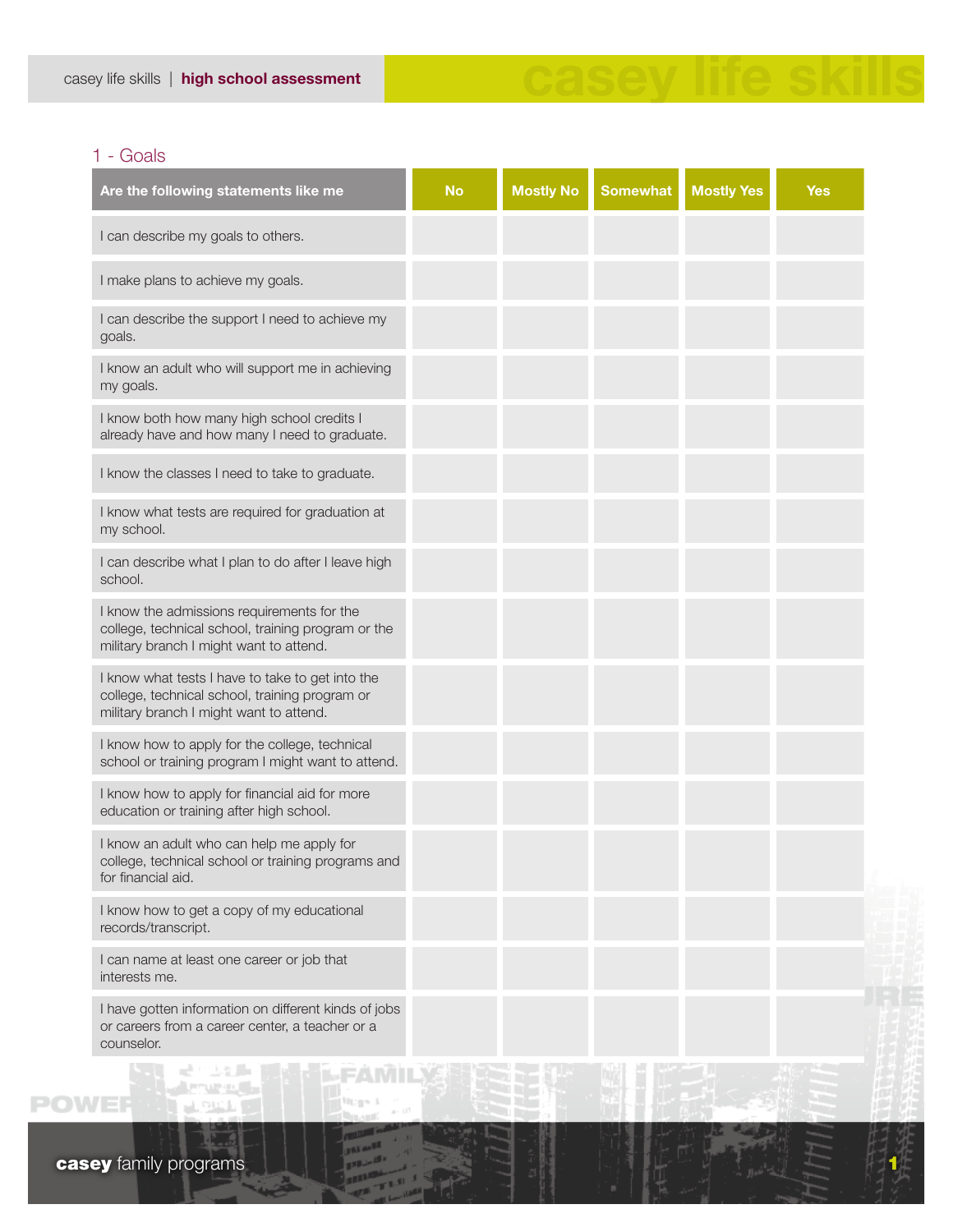| Are the following statements like me                                                                                                  | <b>No</b> | Mostly No | Somewhat Mostly Yes | <b>Yes</b> |
|---------------------------------------------------------------------------------------------------------------------------------------|-----------|-----------|---------------------|------------|
| I have had a summer job or a part-time job during<br>the school year.                                                                 |           |           |                     |            |
| I have taken part in a college preparation program<br>such as Upward Bound, Talent Search, Gear Up,<br>or a college outreach program. |           |           |                     |            |

casey life skills

# 2 - School

| Are the following statements like me                                                                          | <b>No</b> | <b>Mostly No</b> | <b>Somewhat</b> | <b>Mostly Yes</b> | <b>Yes</b> |
|---------------------------------------------------------------------------------------------------------------|-----------|------------------|-----------------|-------------------|------------|
| My school is a safe place.                                                                                    |           |                  |                 |                   |            |
| My school is a friendly place.                                                                                |           |                  |                 |                   |            |
| Tutors are available to me if I need one.                                                                     |           |                  |                 |                   |            |
| I am treated with respect at school.                                                                          |           |                  |                 |                   |            |
| Teachers listen to what I have to say.                                                                        |           |                  |                 |                   |            |
| My teachers expect me to do well in school.                                                                   |           |                  |                 |                   |            |
| There is a good connection between what I learn<br>at school and my background and culture.                   |           |                  |                 |                   |            |
| The staff at my school respect my culture.                                                                    |           |                  |                 |                   |            |
| The counselors at my school seem to care<br>about me.                                                         |           |                  |                 |                   |            |
| I am able to get all the classes that I need<br>to graduate.                                                  |           |                  |                 |                   |            |
| My school is preparing me for the job or<br>education I want to go into after I graduate from<br>high school. |           |                  |                 |                   |            |
| We have extracurricular activities at my school.                                                              |           |                  |                 |                   |            |
| There is no drug or alcohol use at my school.                                                                 |           |                  |                 |                   |            |
| My school has after-school activities and<br>programs.                                                        |           |                  |                 |                   |            |
| <b>The County of American County</b>                                                                          |           |                  |                 |                   |            |

 $W_{G} = 1$ 

 $\mathcal{L} = \{1, 2, 3, 4, 5\}$ 

**POWEF**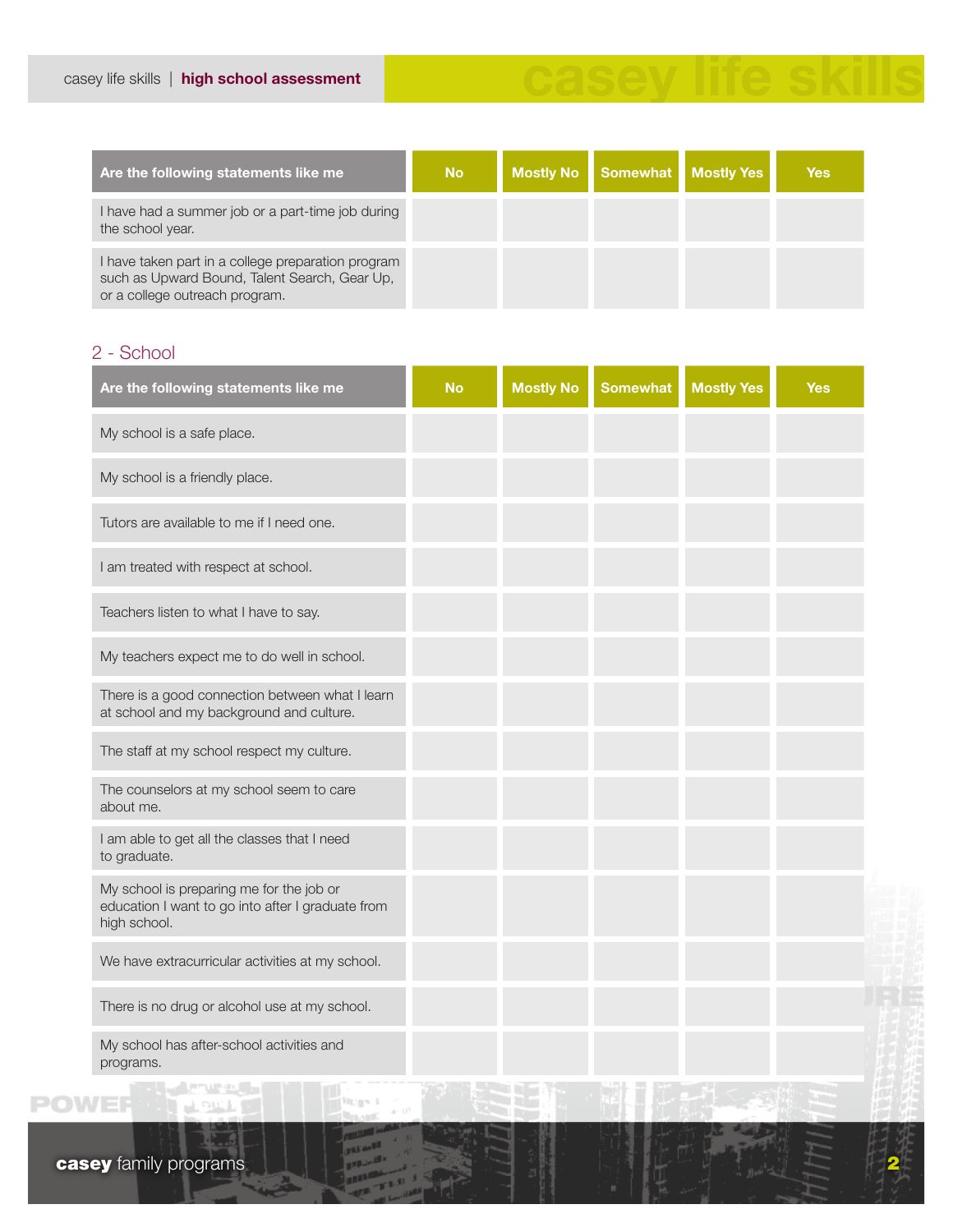| Are the following statements like me | <b>No</b> | Mostly No Somewhat Mostly Yes | <b>Yes</b> |
|--------------------------------------|-----------|-------------------------------|------------|
| My classes are challenging.          |           |                               |            |

casey life skills

# 3 - Home/Community

| Are the following statements like me                                                               | <b>No</b> | <b>Mostly No</b> | <b>Somewhat</b> | <b>Mostly Yes</b> | <b>Yes</b> |
|----------------------------------------------------------------------------------------------------|-----------|------------------|-----------------|-------------------|------------|
| I have someone at home who can help me with<br>school work.                                        |           |                  |                 |                   |            |
| My caregivers tell me how important school is for<br>my future.                                    |           |                  |                 |                   |            |
| My caregivers expect me to do well in school.                                                      |           |                  |                 |                   |            |
| My caregivers show an interest in what I am<br>doing in school.                                    |           |                  |                 |                   |            |
| I get praise from my caregivers when I do well<br>in school.                                       |           |                  |                 |                   |            |
| If I had to change schools, an adult I trust would<br>go with me to the new school.                |           |                  |                 |                   |            |
| I have a reliable way to get to school every day.                                                  |           |                  |                 |                   |            |
| I am able to get my school work done every day.                                                    |           |                  |                 |                   |            |
| I believe I am doing well in school.                                                               |           |                  |                 |                   |            |
| My caregiver/parents expect me to go to college<br>or a career training program after high school. |           |                  |                 |                   |            |

# 4 - Study and Technology

| Are the following statements like me                                               | <b>No</b> | <b>Mostly No</b> | <b>Somewhat</b> | <b>Mostly Yes</b> | <b>Yes</b> |  |
|------------------------------------------------------------------------------------|-----------|------------------|-----------------|-------------------|------------|--|
| When I miss a class, I ask a friend or teacher<br>what I missed.                   |           |                  |                 |                   |            |  |
| I can usually identify the important points in a<br>lecture or reading assignment. |           |                  |                 |                   |            |  |
| When I don't understand a lesson or an<br>assignment, I ask for help.              |           |                  |                 |                   |            |  |
|                                                                                    |           |                  |                 |                   |            |  |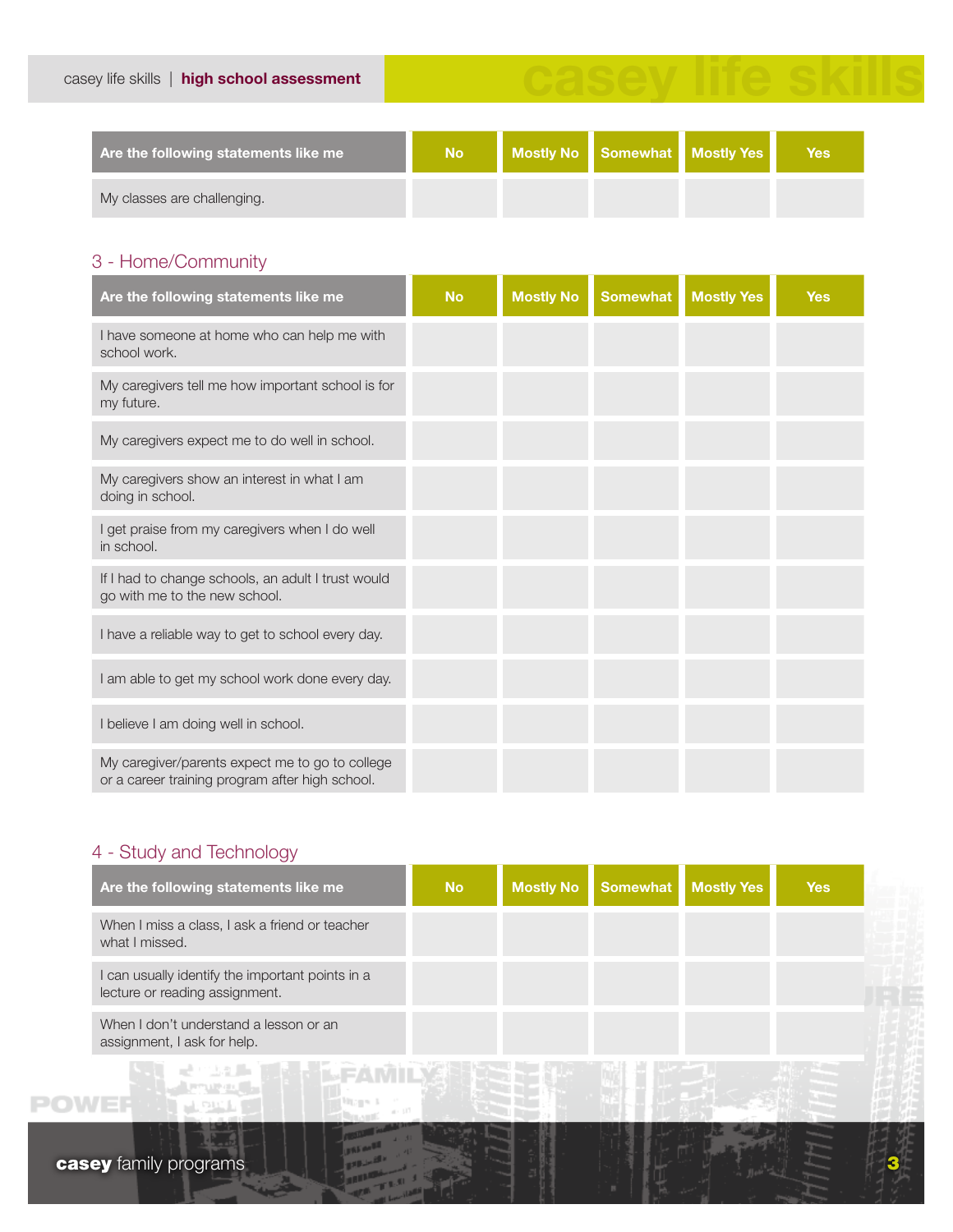# casey life skills | high school assessment

# casey life skills

| Are the following statements like me                                               | <b>No</b> | <b>Mostly No</b> | <b>Somewhat</b> | <b>Mostly Yes</b> | <b>Yes</b> |
|------------------------------------------------------------------------------------|-----------|------------------|-----------------|-------------------|------------|
| I always check my work for mistakes before I<br>hand it in.                        |           |                  |                 |                   |            |
| I know how to study for tests.                                                     |           |                  |                 |                   |            |
| I can remember information I study.                                                |           |                  |                 |                   |            |
| I am good at taking tests.                                                         |           |                  |                 |                   |            |
| I usually participate in class discussions.                                        |           |                  |                 |                   |            |
| I am capable of following directions.                                              |           |                  |                 |                   |            |
| I keep a schedule for school, work and extra<br>curricular activities.             |           |                  |                 |                   |            |
| I have a place to study where I can concentrate<br>on my work.                     |           |                  |                 |                   |            |
| I do my homework.                                                                  |           |                  |                 |                   |            |
| I hand in my homework on time.                                                     |           |                  |                 |                   |            |
| I plan out long-term projects so that I get them<br>done on time.                  |           |                  |                 |                   |            |
| I can locate information both at the library and on<br>the Internet.               |           |                  |                 |                   |            |
| When I do group work in class, I contribute to the<br>overall effort of the group. |           |                  |                 |                   |            |
| I can do most of my school assignments without<br>help from others.                |           |                  |                 |                   |            |
| I know what plagiarism is.                                                         |           |                  |                 |                   |            |
| I can keyboard on the computer using the<br>correct fingering.                     |           |                  |                 |                   |            |
| I know how to use a word processing program.                                       |           |                  |                 |                   |            |
| I use e-mail.                                                                      |           |                  |                 |                   |            |
| I protect my privacy and safety on the internet.                                   |           |                  |                 |                   |            |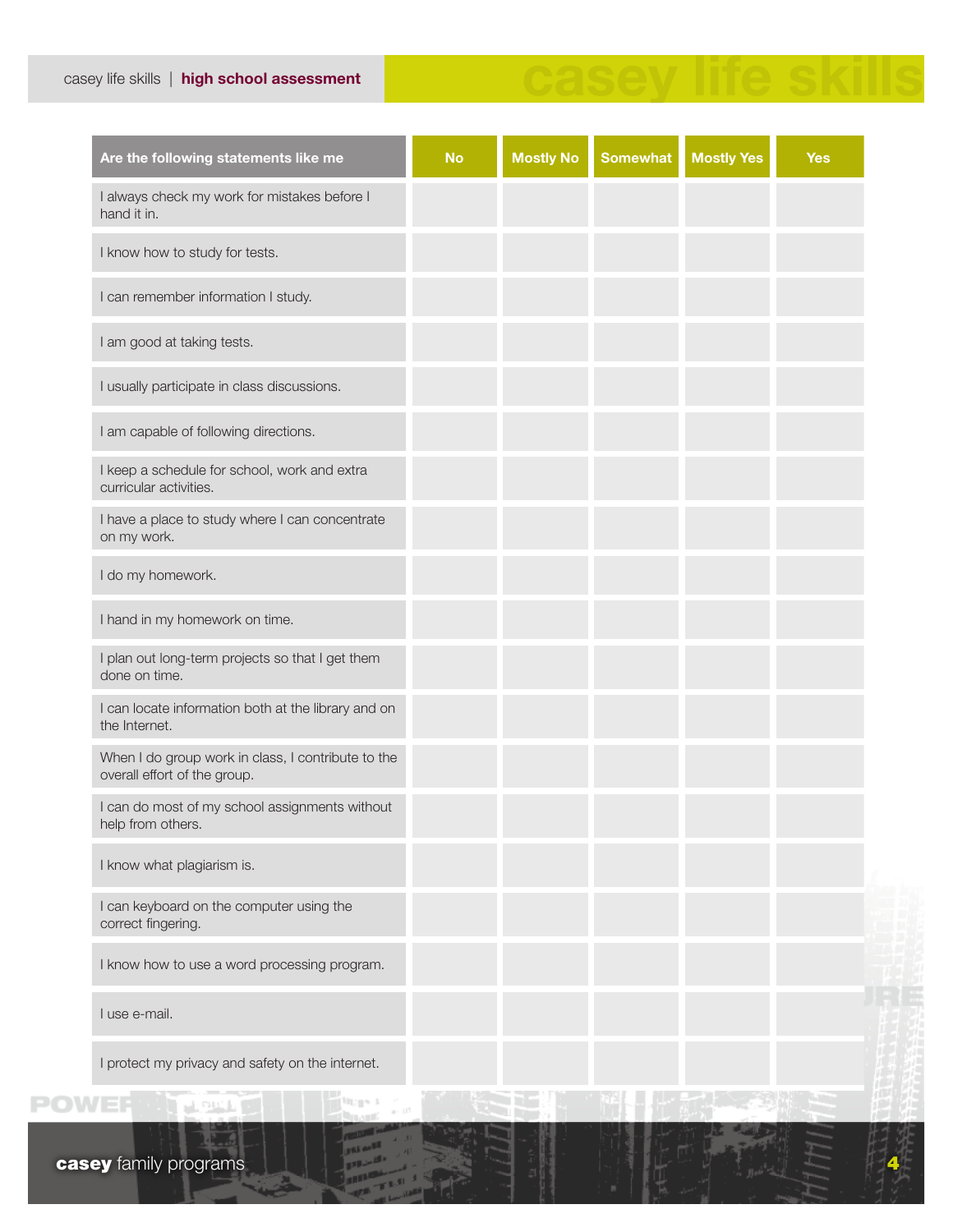

「「大学」「大学先生

| Are the following statements like me                                   | No. |  | Mostly No Somewhat Mostly Yes | <b>Yes</b> |
|------------------------------------------------------------------------|-----|--|-------------------------------|------------|
| I usually have access to a computer that I can<br>use for school work. |     |  |                               |            |

# 5 - Basic Skills

| Are the following statements like me                                                                              | <b>No</b> | <b>Mostly No</b> | <b>Somewhat</b> | <b>Mostly Yes</b> | <b>Yes</b> |
|-------------------------------------------------------------------------------------------------------------------|-----------|------------------|-----------------|-------------------|------------|
| I read well enough to understand my text books.                                                                   |           |                  |                 |                   |            |
| I read for pleasure at least once a week.                                                                         |           |                  |                 |                   |            |
| When I come to a word that I don't recognize, I<br>can usually sound it out.                                      |           |                  |                 |                   |            |
| When I write a paper, I organize my ideas first,<br>then write a draft, revise my draft and make a<br>final copy. |           |                  |                 |                   |            |
| I can write a business letter.                                                                                    |           |                  |                 |                   |            |
| I can write an essay of at least 5 paragraphs.                                                                    |           |                  |                 |                   |            |
| I can write a research paper.                                                                                     |           |                  |                 |                   |            |
| I am a good speller.                                                                                              |           |                  |                 |                   |            |
| When I don't know how to spell a word, I look it<br>up in a dictionary or ask someone how to spell it.            |           |                  |                 |                   |            |
| I understand basic punctuation rules such<br>as the use of commas, question marks and<br>apostrophes.             |           |                  |                 |                   |            |
| I can do basic addition, subtraction, multiplication<br>and division.                                             |           |                  |                 |                   |            |
| I can convert fractions to percents and decimals.                                                                 |           |                  |                 |                   |            |
| I can find the mean, median and mode of a set<br>of numbers.                                                      |           |                  |                 |                   |            |
| I have passed a basic algebra class.                                                                              |           |                  |                 |                   |            |
| I can do measurements using inches, feet<br>and yards.                                                            |           |                  |                 |                   |            |
| <b>OWEF IN JUNE STATE RAND</b>                                                                                    |           |                  |                 |                   |            |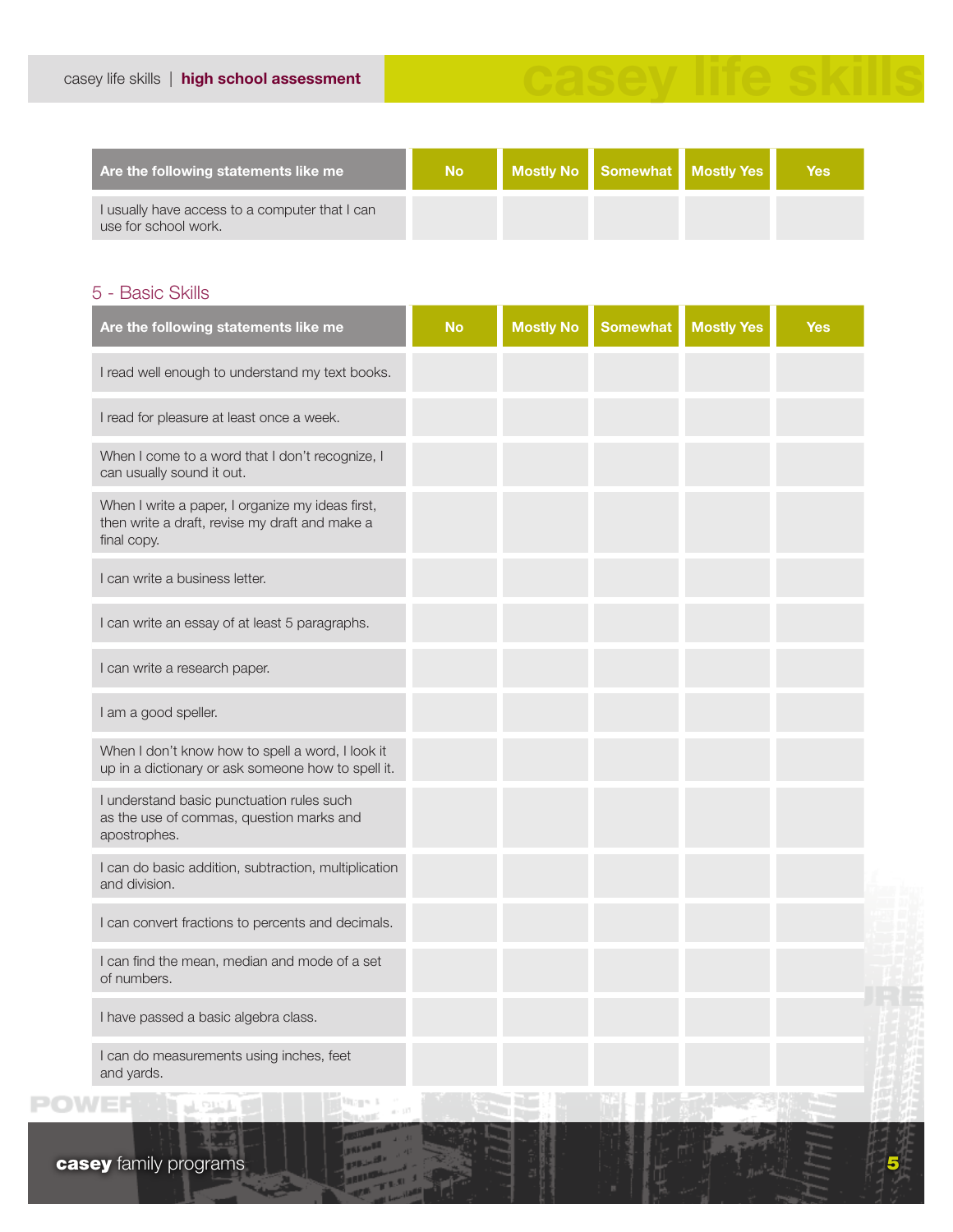| Are the following statements like me                         | <b>No</b> | <b>Mostly No</b> | <b>Somewhat</b> | <b>Mostly Yes</b> | <b>Yes</b> |
|--------------------------------------------------------------|-----------|------------------|-----------------|-------------------|------------|
| I can find the area of a rectangle.                          |           |                  |                 |                   |            |
| I know the relationship between ounces<br>and pounds.        |           |                  |                 |                   |            |
| I can make change for any amount of money up<br>to \$100.00. |           |                  |                 |                   |            |

# 6 - Motivation and Participation

| Are the following statements like me                                                | <b>No</b> | <b>Mostly No</b> | <b>Somewhat</b> | <b>Mostly Yes</b> | <b>Yes</b> |
|-------------------------------------------------------------------------------------|-----------|------------------|-----------------|-------------------|------------|
| I have a strong desire to finish high school.                                       |           |                  |                 |                   |            |
| I have a desire for more education or training after<br>high school.                |           |                  |                 |                   |            |
| When I get a good grade, it's because I have<br>worked hard.                        |           |                  |                 |                   |            |
| When I get a good grade it's because I did my<br>homework and studied.              |           |                  |                 |                   |            |
| I will probably graduate from high school.                                          |           |                  |                 |                   |            |
| I know that at school I'm learning valuable skills I<br>will use in life.           |           |                  |                 |                   |            |
| I like to take advanced classes.                                                    |           |                  |                 |                   |            |
| I have taken advanced classes while in<br>high school.                              |           |                  |                 |                   |            |
| I am satisfied with my grades.                                                      |           |                  |                 |                   |            |
| I know that doing well in school now will help me<br>earn more money in the future. |           |                  |                 |                   |            |
| I follow the school rules.                                                          |           |                  |                 |                   |            |
| I have not been suspended or expelled<br>from school.                               |           |                  |                 |                   |            |
| I do not cut classes.                                                               |           |                  |                 |                   |            |
| <b>TANTINI BELLET</b><br>al property                                                |           |                  |                 |                   |            |

Wagne B

<u>nt and r</u>

**POWER**